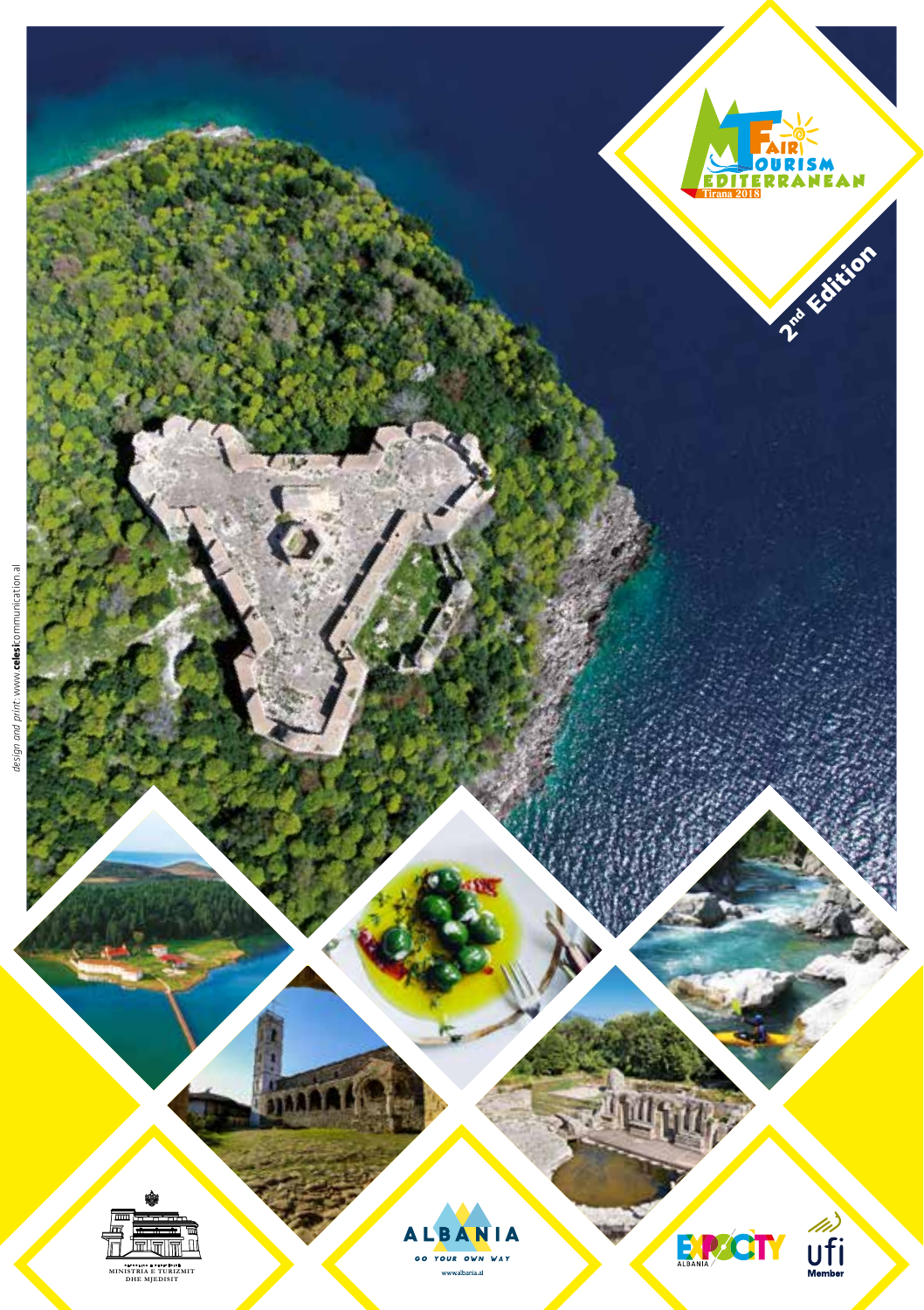Expocity Albania in collaboration with the Ministry of Tourism and Environment, will organise the second edition of Mediterranean Tourism Fair Tirana 2018.

This trade fair will be one of the most important regional tourism events in order to encourage cooperation and to promote tourism destinations through trade shows, conferences and B2B.

Participants from 20 countries as Albania, Greece, Turkey, Italy, Montenegro, Macedonia, Kosovo, Bosnia-Herzegovina, Croatia, France, Spain, Germany, Switzerland, Austria etc. will exhibit their tourism potential in various categories: Destinations, Accommodation, Agencies, Sea Tourism, Mountain Tourism, Gastronomy etc.

# CKGROUND OF T

- » Tourism has distinctive features that set it apart from other industries. Besides the intangible and perishable characteristics of tourism as a service, the industry is also multi-dimensional, seasonal and dynamic.
- » Tourism is a multi-dimensional industry, where various types of businesses together provide a specific and unique tourism experience to visitors in a region.

# hy MTF Tirana 2018?

The development of the tourism sector in all countries bears promising premises for the upcoming years; each country is working on promoting its further development and growth in order to achieve international standards, surpass expectations.

# hv exhibit?

**06-251** 

The ord Hand Export Alganis

Date of the event King

**PRILL** 

- MTF Tirana 2018 aims to promote incoming tourism, domestic tourism and outgoing tourism, as well as to strengthen the cooperation among the tourism entities in the region and the rest of the world.
- » MTF Tirana 2018 provides tourism professionals with an opportunity to meet industry colleagues, buyers and suppliers. Eco-tourism, wellness or cultural tourism, beach holidays or city escapes, package deals; all these options can be seen on-site, and will be discussed during the conferences, events, presentations and B2B meetings that will be held during the exhibition.

*Do not miss this opportunity to promote your services, attractions or destinations.*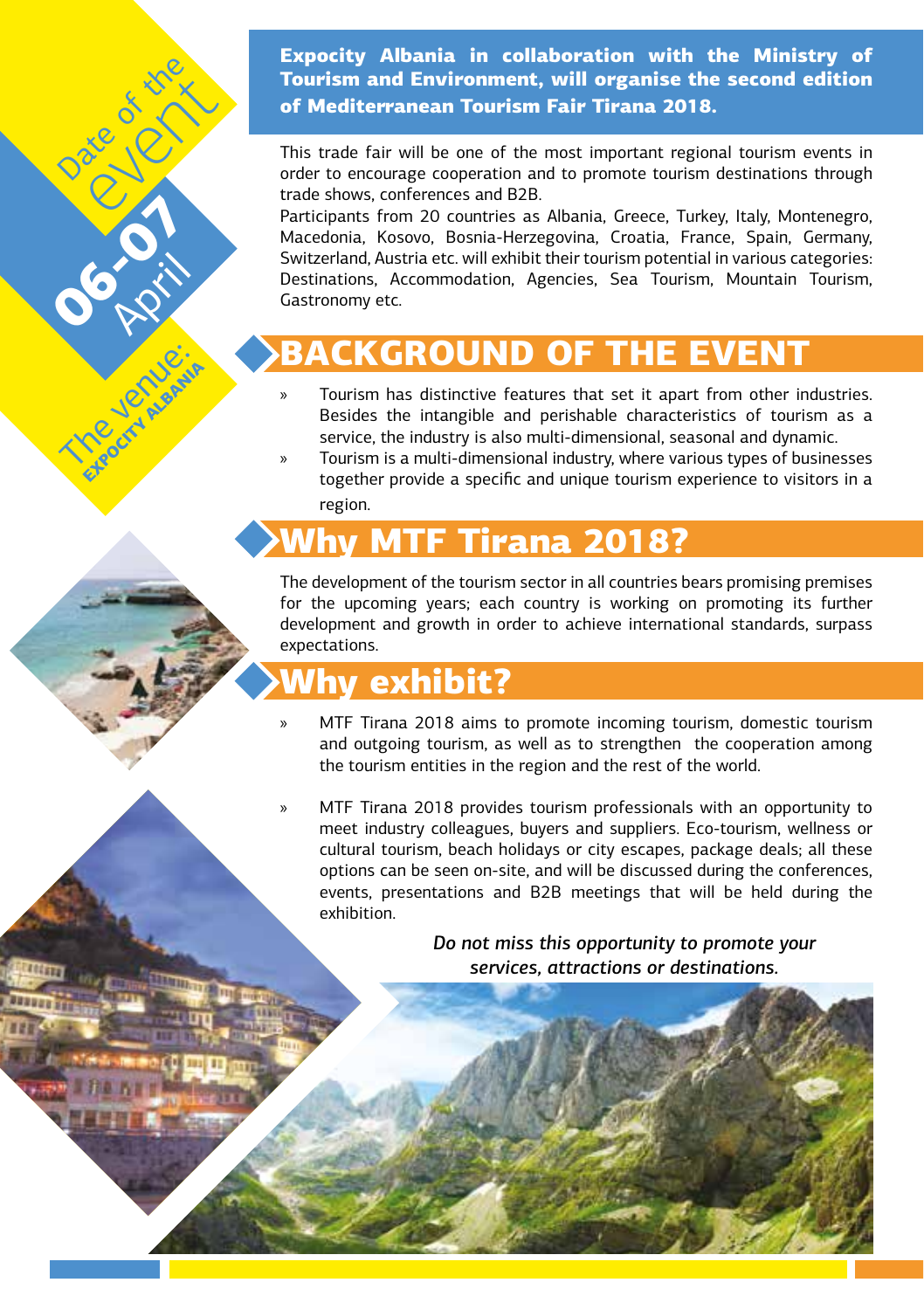

## Who exhibits?

MTF Tirana 2018 will be organized into six divisions:

## » Destinations

Special Promotion of the Region, Municipalities and Tourism Organizations

## » Accommodation

Hotels, Luxury Hotels & Villas, Traditional Guest Houses, Rooms, and other types of accommodation

### » Agencies

Tour Operators, Travel Agents

#### » Sea Tourism

Tour Operators, Travel Agents, Developers of new resorts

## » Mountain Tourism

Tour Operators, Travel Agents, Different Outdoor Sports Organizers

#### » Gastronomy

Organic and local producers, companies active in the gastronomy sector

# MTF Tirana 2018

- Economic Impacts
- Socio-Cultural Impacts
- Environmental Impacts

# **EXHIBITION SPACE**

# EXHIBITOR SPACE AND STANDS

Types of stands:

» Standard Stand

» Or, Group Stands (block) where each participant from the same country has its own space

# **TIRISM FORUM**

*MTF Tirana 2018 will host a Tourism Forum that will emphasize important topics related to further tourism development.*



- *• Sustainable tourism throughout the year*
- *• Eco tourism*
- *• Sports tourism*

#### ABOUT THE LOCATION:

#### MTF 2018 will be held at Expocity Albania:

- 1. Expocity Albania is an international UFI certified, exhibition and conference center, specialized in organizing various trade fairs, exhibitions and B2B events.
- 2. The venue has an excellent strategic location in the region, close to international transport networks between East and West.
- 3. It is only 10 minutes away from Tirana`s International airport and 15 minutes away from the city centre.
- 4. Expocity Albania has an area of 5000m<sup>2</sup> of indoor exhibition space, 7000m<sup>2</sup> outdoor exhibition space and 800 parking spaces.